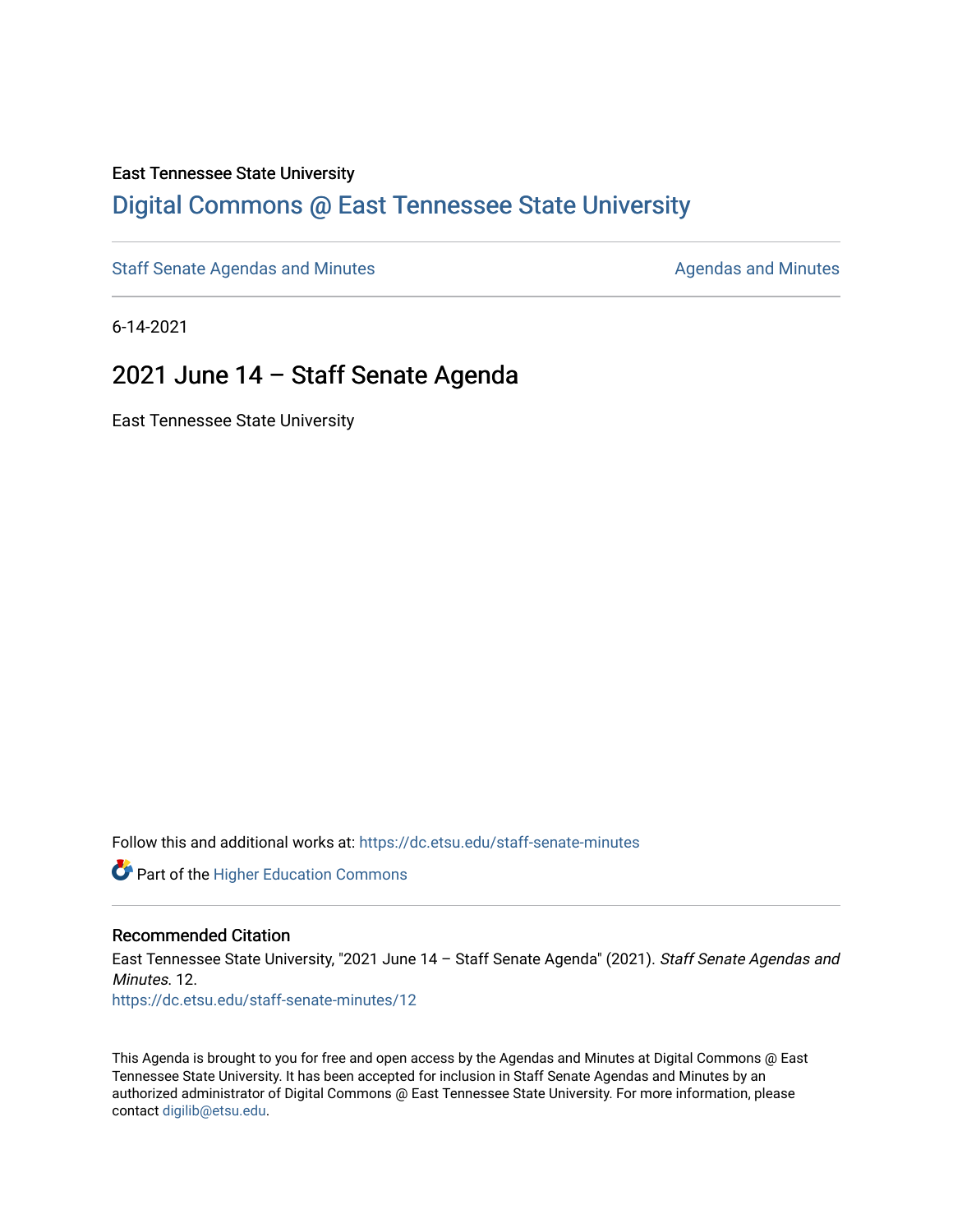



### **Staff Senate**

# **Agenda**

14-June-2021 2:30pm – 3:30pm

| President -<br>Candy Massey       | Ι.                                                                                                   | <b>Call to Order</b>                                                                                                                                                                                                                                                                                                                                                                                                                                                                   |
|-----------------------------------|------------------------------------------------------------------------------------------------------|----------------------------------------------------------------------------------------------------------------------------------------------------------------------------------------------------------------------------------------------------------------------------------------------------------------------------------------------------------------------------------------------------------------------------------------------------------------------------------------|
|                                   | Н.                                                                                                   | Guest Presenter - Kay Lennon-McGrew, Assistant General<br>Counsel                                                                                                                                                                                                                                                                                                                                                                                                                      |
|                                   |                                                                                                      | Guest Presenter - Mr. Mason Mosier, SGA President                                                                                                                                                                                                                                                                                                                                                                                                                                      |
| Secretary -<br>Anthony Johnson    | Ш.                                                                                                   | Roll Call - via Zoom reporting                                                                                                                                                                                                                                                                                                                                                                                                                                                         |
| President -<br>Candy Massey       | IV.                                                                                                  | <b>Approval of Previous Meeting Minutes</b>                                                                                                                                                                                                                                                                                                                                                                                                                                            |
|                                   | V.                                                                                                   | <b>President's Report - Candy Massey</b>                                                                                                                                                                                                                                                                                                                                                                                                                                               |
|                                   | VI.                                                                                                  | Vice President's Report - Joy Fulkerson                                                                                                                                                                                                                                                                                                                                                                                                                                                |
|                                   |                                                                                                      | VII. Treasurer's Report - Crystal Maupin<br>Main Account - \$9,362.00<br>Community Benevolence - \$2,481.25<br>Holiday Drive - \$2,627.58                                                                                                                                                                                                                                                                                                                                              |
| Vice President -<br>Joy Fulkerson | $\bullet$<br>$\bullet$<br>$\bullet$<br>$\bullet$<br>$\bullet$<br>$\bullet$<br>$\bullet$<br>$\bullet$ | <b>VIII. Committee Reports</b><br><b>Standing Committees</b><br>Committee on Committees<br>Committee on Review of Staff Awards Process<br>Committee on Staff Concerns<br>Committee on Staff Development and Evaluation<br>Committee on Staff Senate Elections<br>Communications and Website Committee<br>Community Benevolence and Holiday Food Drive Committee<br>Liaison Committee<br>Visibility Committee<br><b>Project Committees</b><br><b>Blood Drive</b><br><b>Staff Picnic</b> |
| President -<br>Candy Massey       | IX.                                                                                                  | <b>Old Business</b>                                                                                                                                                                                                                                                                                                                                                                                                                                                                    |

### **X. New Business**

- Committee for 125, Chapter 2 Reports
	- o Chasity Drew Equity and Inclusion
	- o Skylar Moore ETSU Health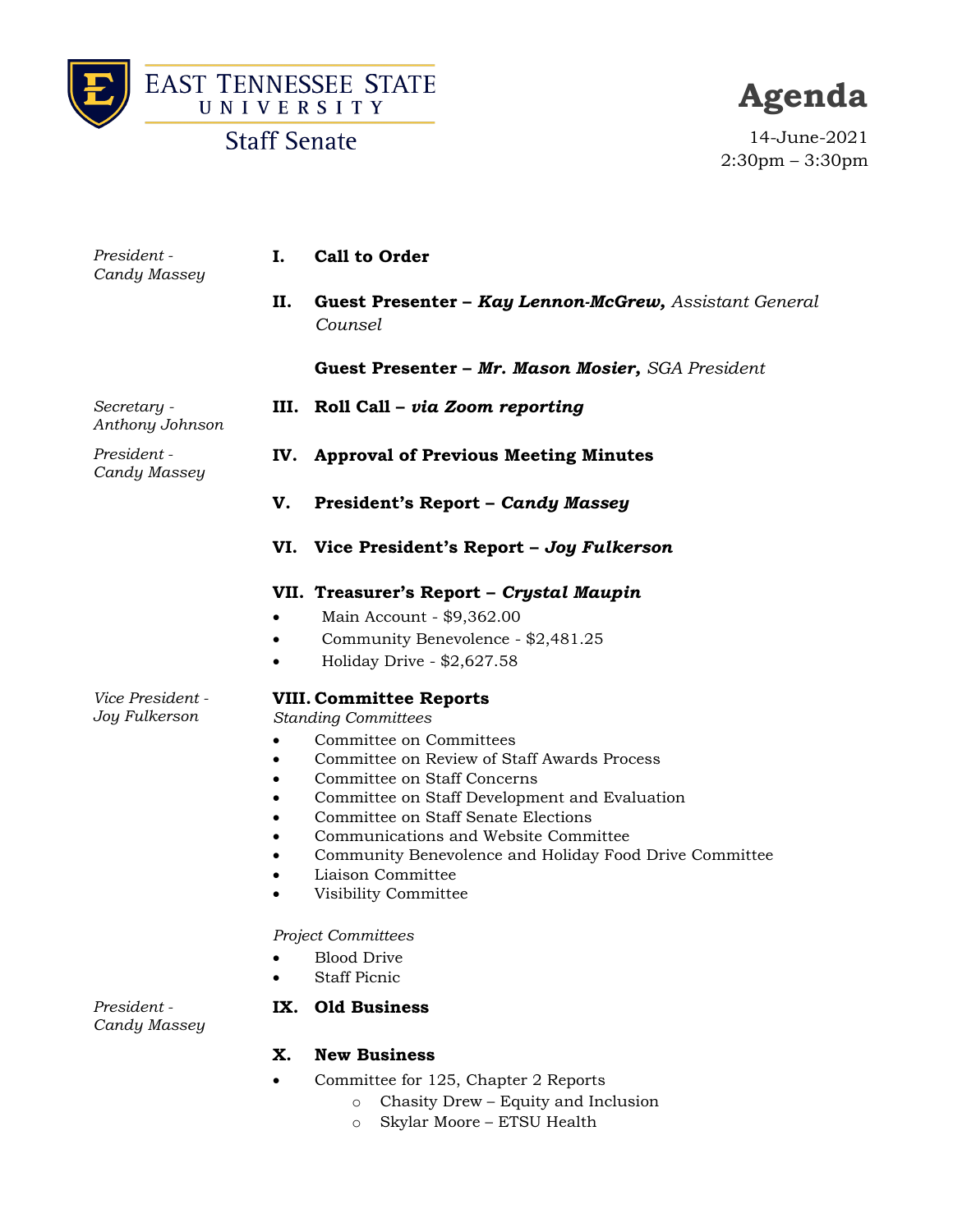



### **Staff Senate**

I.

Agenda

14-June-2021  $2:30$ pm  $-3:30$ pm

- o Brian Thompson Student Success & Experience
- o David Finney Fiscal Sustainability

**Staff Senators** 

#### Announcements

Next Senate Meeting will be, Monday, 12-July in the Forum - 3rd Floor,  $\bullet$ D.P. Culp University Center

#### Adjournment II.

#### Notes: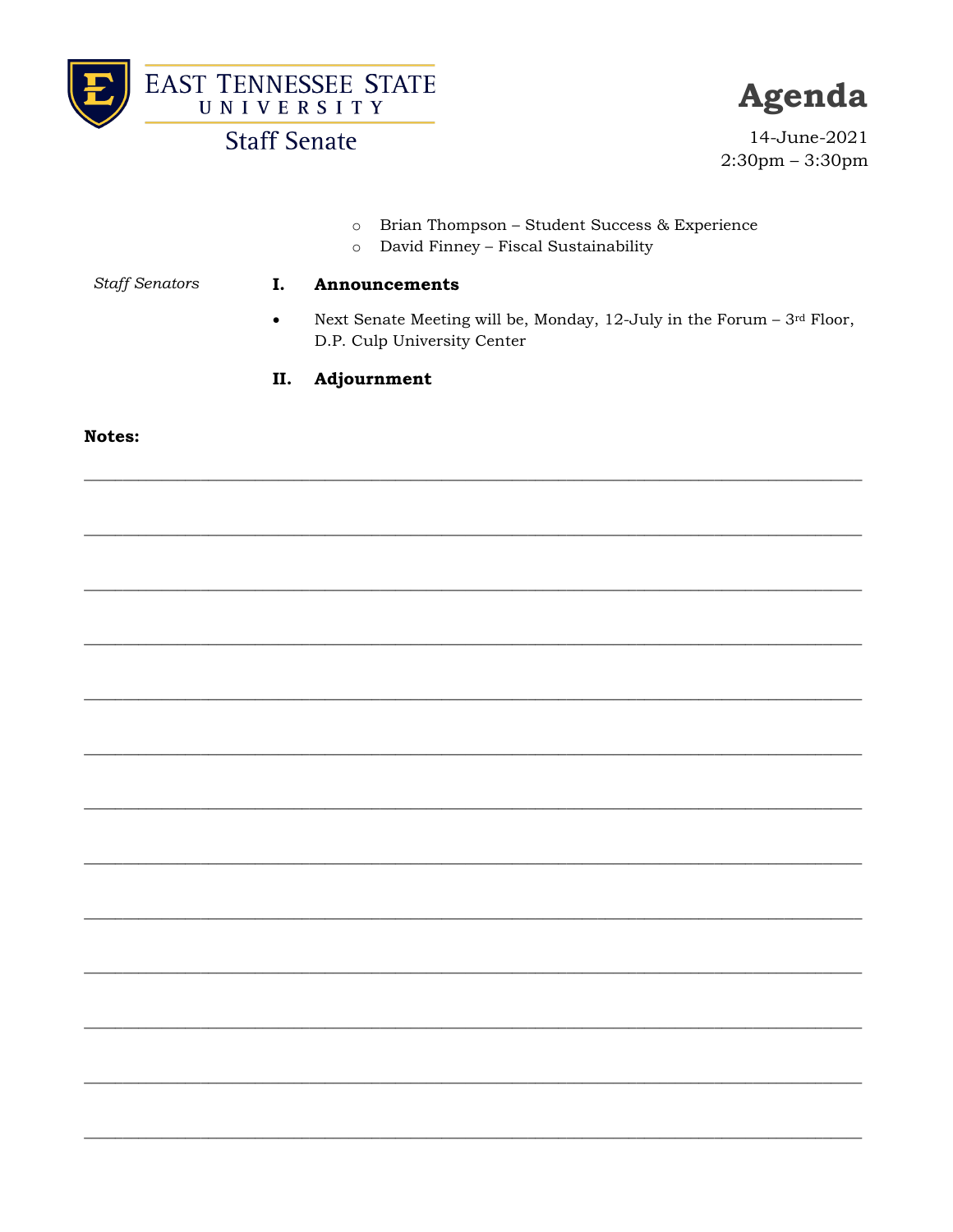

**Staff Senate** 

## **Agenda**

14-June-2021 2:30pm – 3:30pm

### **Committee on Staff Concerns**

Chair: Emily Redd

- 1. Leave Policies for Public Comment
- 2. Submitted Concern about Remote Work
- 3. Submitted Concern about Child Care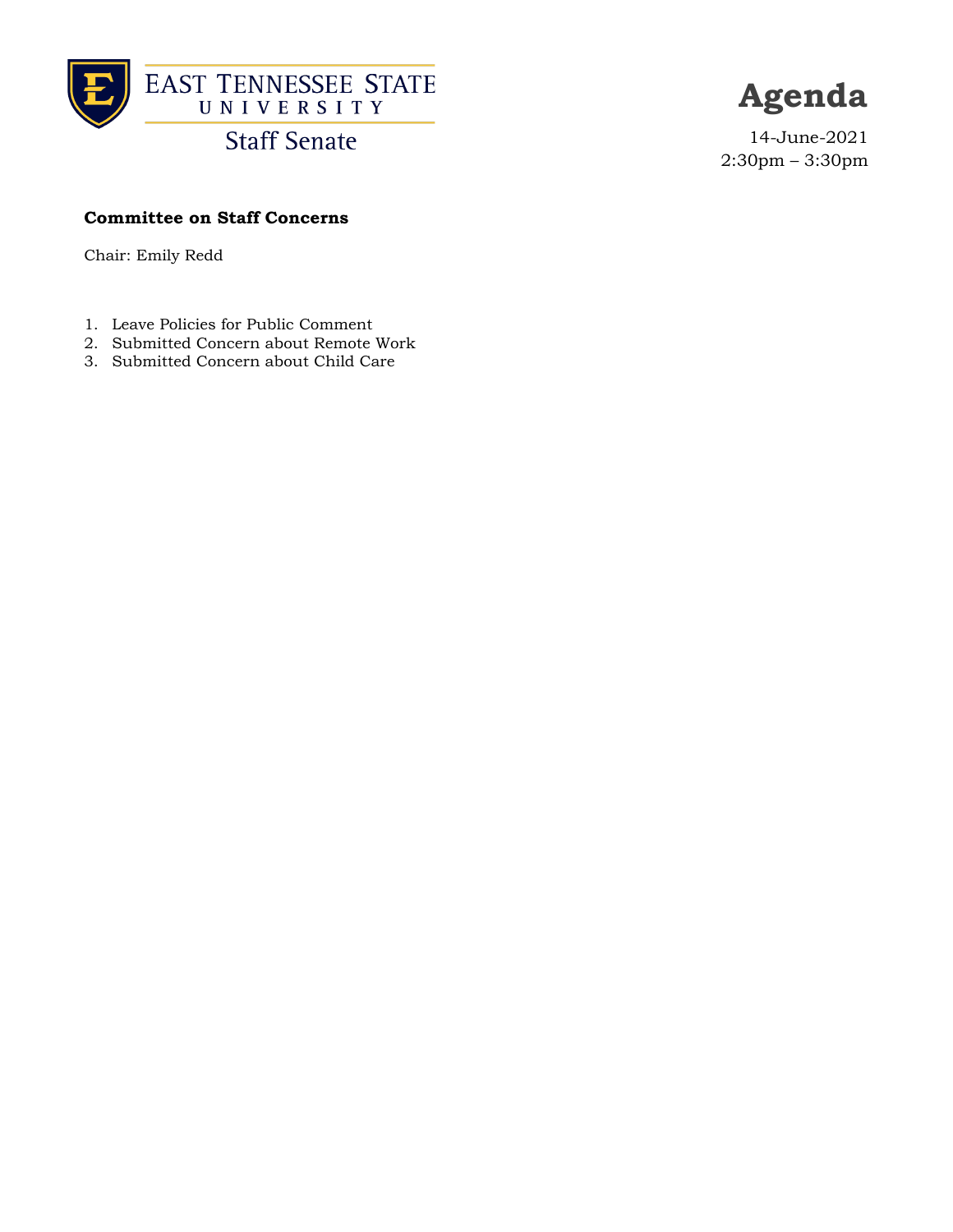### East Tennessee State University

## [Digital Commons @ East Tennessee State University](https://dc.etsu.edu/)

### [Staff Senate Minutes](https://dc.etsu.edu/staff-senate-minutes)

7-9-2021

### Meeting Minutes, 2021-June-14

Staff Senate

Anthony Johnson

Follow this and additional works at: [https://dc.etsu.edu/staff-senate-minutes](https://dc.etsu.edu/staff-senate-minutes?utm_source=dc.etsu.edu%2Fstaff-senate-minutes%2F3&utm_medium=PDF&utm_campaign=PDFCoverPages)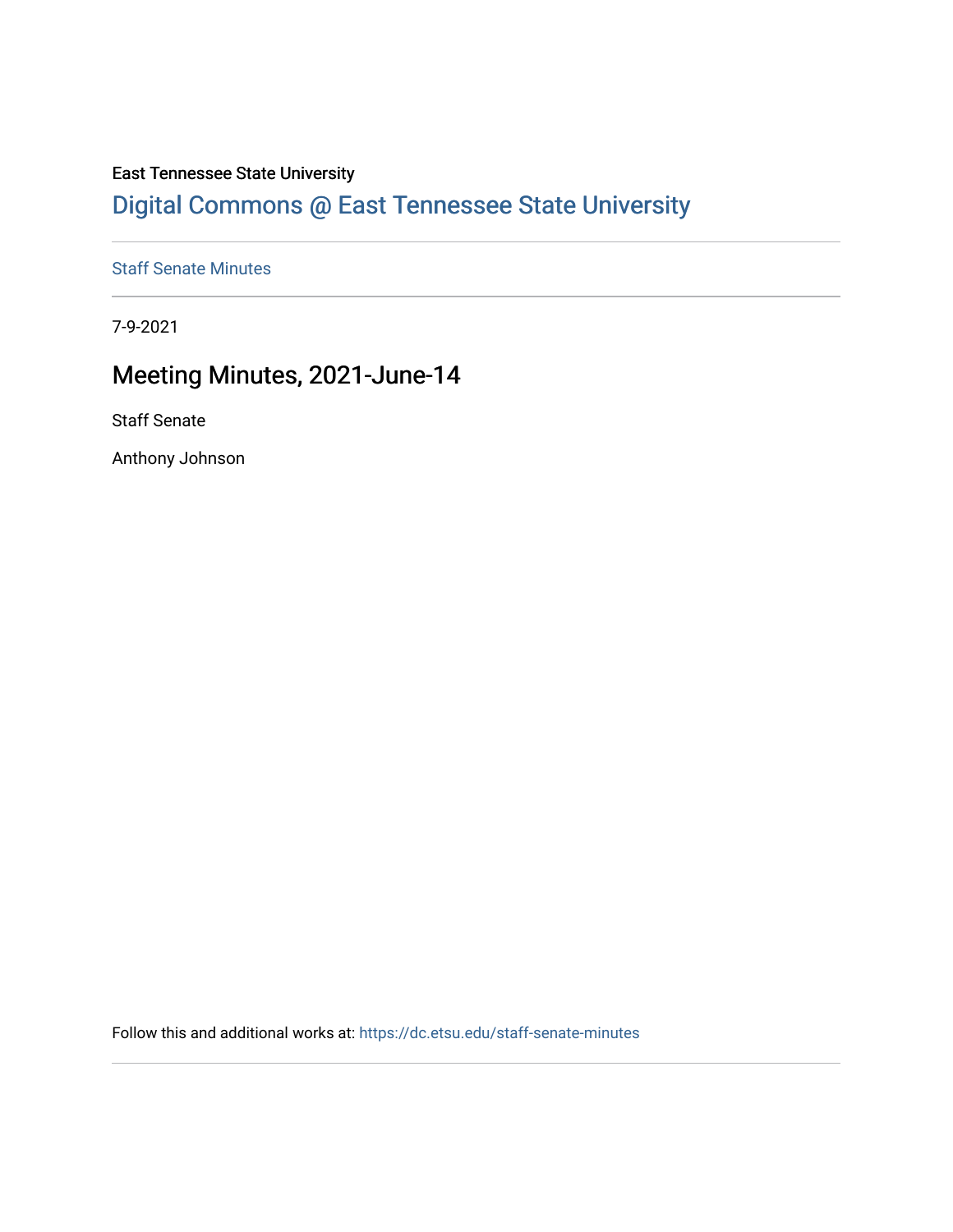



**Staff Senate** 

14-June-2021 2:30pm – 3:30pm

### **I. Call to Order**

President Massey called the meeting to order at 2:34pm. The meeting was conducted in-person in the D.P. Culp Center Forum and via Zoom on Monday, 14- June-2021.

### **II. Guest Presenter –** *Kay Lennon-McGrew*, Assistant General Counsel

Kay introduced herself and informed the Senate that university policies were part of her responsibility. Kay indicated that the next two years would be very policyheavy as new pieces are released for feedback each month as ETSU works to move from current Tennessee Board of Regents policies.

Kay indicated that policies are owned by departments and a staff member is assigned to assist them as the policy is guided through processes and in collaboration with state and federal statute. Additionally, she informed the Senate that it takes several months to get a policy ready for Public Comment and that policies were coming available based on ease of creation and importance to university operation.

Policies can be viewed at:<https://www.etsu.edu/policies/> Policy feedback can be left at:<https://webapps.etsu.edu/RFC/> Contact Kay at:<https://www.etsu.edu/universitycounsel/>

### **Guest Presenter –** *Mr. Mason Mosier*, SGA President

Mason addressed the Senate regarding the goals and objectives of the SGA for the 2021-2022 year. The SGA is looking into legislation and discussion around unity, diversity, and innovation in order to assist students from all walks of life at ETSU.

Additionally, the Senate is hoping to have a big impact on the transition back to campus for students, work with Parking Services to gain more parking availability on campus, and facilitate discussions around student-life and other on-campus activities.

### **III. Roll Call –** *via Zoom Reporting and in-person Sign-In Sheet*

Members present:*; Bays, Gwen; Early, OJ; Finney, David; Fulkerson, Joy;* G*reene, Cody; Hooven, Suzy; Horne, Kathi; Johnson, Anthony; King, Kimberlyn; Lowe, Trish; Mann, Ronald; Massey, Candy; McCarty, Don; Miller, Jessica; Moore, Skylar; Mowell, Amanda; Murphy, Stefanie; Redd, Emily; Roach, Evelyn; Roberson, Veronica; Robinson, David; Robinson, Hazel; Scalf, Christie; Street, Tory; Thomas-Joseph, Liz; Thompson, Brian; Whittemore, Yvette*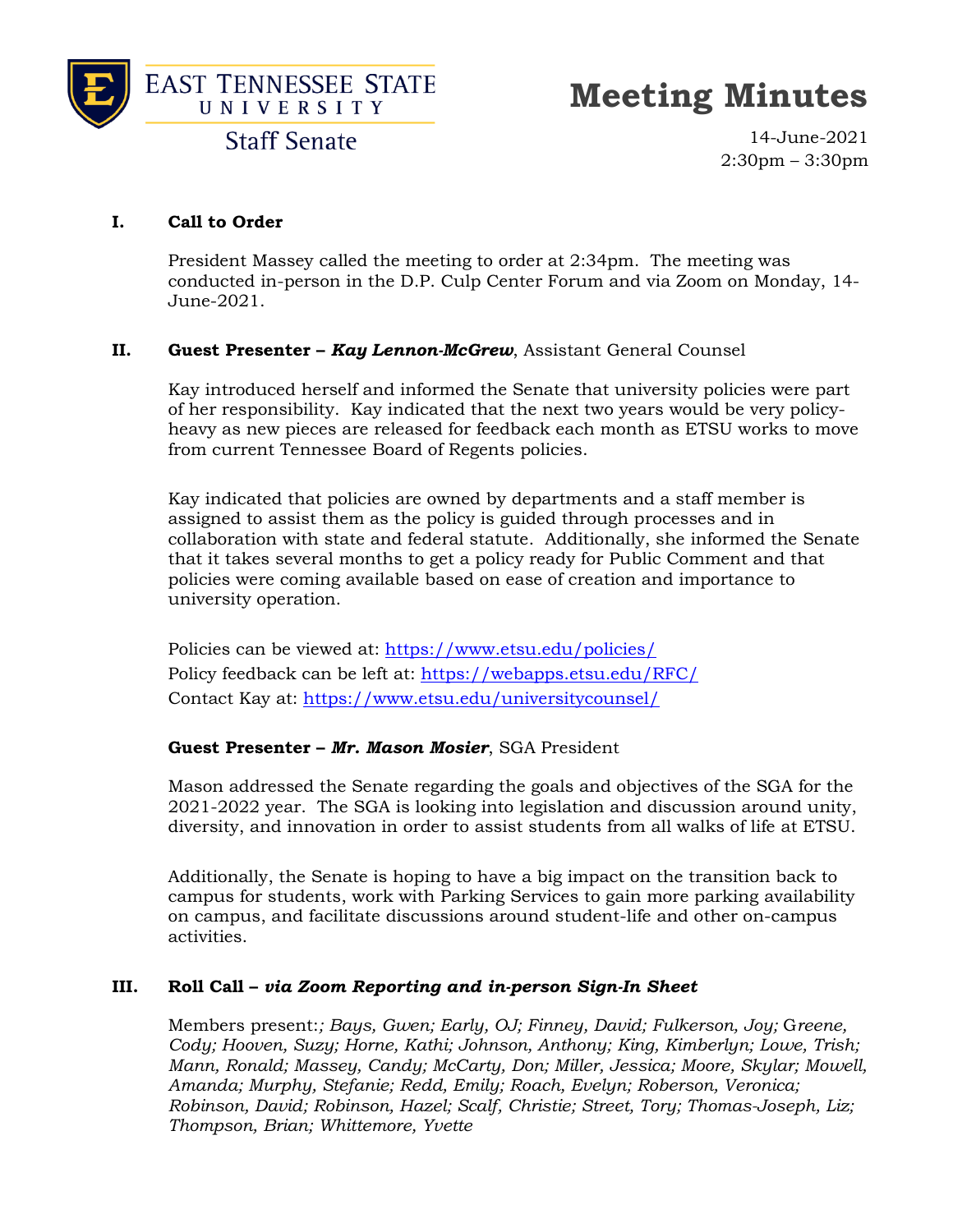

### **Staff Senate**

14-June-2021 2:30pm – 3:30pm

Members absent with permission: *Booher, Lisa; Ly-Worley, Barbi; Marsh, Debbie; Maupin, Crystal; Mayberry, Jennifer* Members absent: *Abdelnour, Yaritza; Canter, Vanessa; Drew, Chasity* Guests present:

### **IV. Approval of Previous Meeting Minutes**

President Massey called for a motion to approve the minutes from the last meeting. Motion: Brian Thompson to approve Second: Cody Greene Discussion: Pass/Fail: All members present and eligible voted in favor. The motion *passed*. Abstentions:

### **V. President's Report –** *Candy Massey*

- 1. Been working with the Committee for 125 Chapter 2
- 2. University Council report to be given by Vice President Fulkerson

### **VI. Vice President's Report –** *Joy Fulkerson*

- 1. University Council Meeting
	- a. Updated [Leave Policies approved](https://www.etsu.edu/universitycouncil/meetings.php)
	- b. Called Board of Trustees Meeting coming up
		- i. Employees up for promotion and tenure
		- ii. Salary enhancement plans; one-time bonus, increase of the minimum wage, and fall percentage-based, across the board raises in the fall, university-wide investments in Adjunct pay
	- c. Enrollment update for the fall looks pretty good
	- d. Dr. Bishop transitioning out with incoming Provost McCorkle
		- i. Reception to be held at Building 60 proposed to be called Bishop Hall

### **VII. Treasurer's Report –** *Crystal Maupin*

- 1. Accounts balances
	- a. Main Account \$9,362.00
	- b. Community Benevolence Committee \$2,481.25
	- c. Holiday Drive \$2,627.58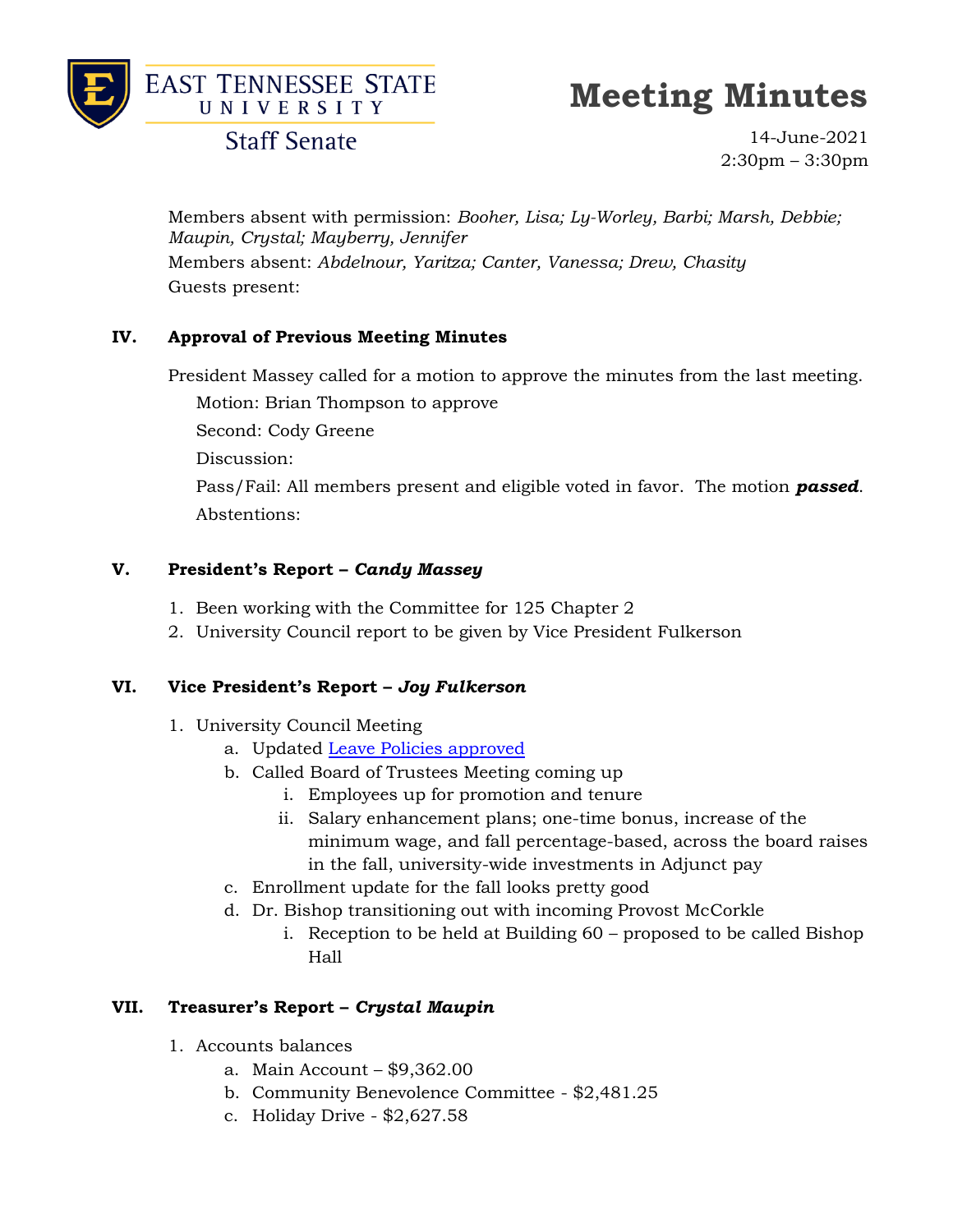

### **EAST TENNESSEE STATE** UNIVERSITY

## **Meeting Minutes**

### **Staff Senate**

14-June-2021 2:30pm – 3:30pm

### **VIII. Committee Reports**

*Standing Committees*

- Committee on Staff Concerns
- Committee on Staff Senate Elections

*Project Committees*

• Blood Drive

### **IX. Old Business**

### **X. New Business**

- Committee for 125, Chapter 2 Reports
	- o Chasity Drew Equity and Inclusion
		- Will be given at the July meeting
	- o Skylar Moore ETSU Health
		- Ballad is investing in Community Health Navigators
		- Committee is looking into ways to provide trainings opportunities to the non-degree-requiring employees and filling positions in the health care industry
		- Looking at also adding A.A. or A.S. tracks for health-related needs
		- Large need for undergraduate certifications that could create a pipeline for job advancement and bachelor degree programs
		- Looking into the area of Substance Use disorder training, research, and programming
	- o Brian Thompson Student Success & Experience
		- The committee has met twice and conducted a SWOT Analysis the brought out some good overarching goals for sub-groups to work on
			- Building Rich and Significant Relationships
			- Capturing and Measuring Experiential Learning
			- Helping Students Explore/Find Purpose and Meaning in being at **ETSU**
		- Each group met to come up with how ETSU is already accomplishing these goals, and brainstorm ideas to further, or more deeply, accomplish them going forward
	- o David Finney Fiscal Sustainability
		- Working on ways to attract more students potentially through Online.
		- Met with Dr. Noland and discussed some Key Performance Indicators (KPI) for tracking in the future.
		- Increasing awareness and communication around the budgets and budgeting process so that departments can better control and oversee spending and income.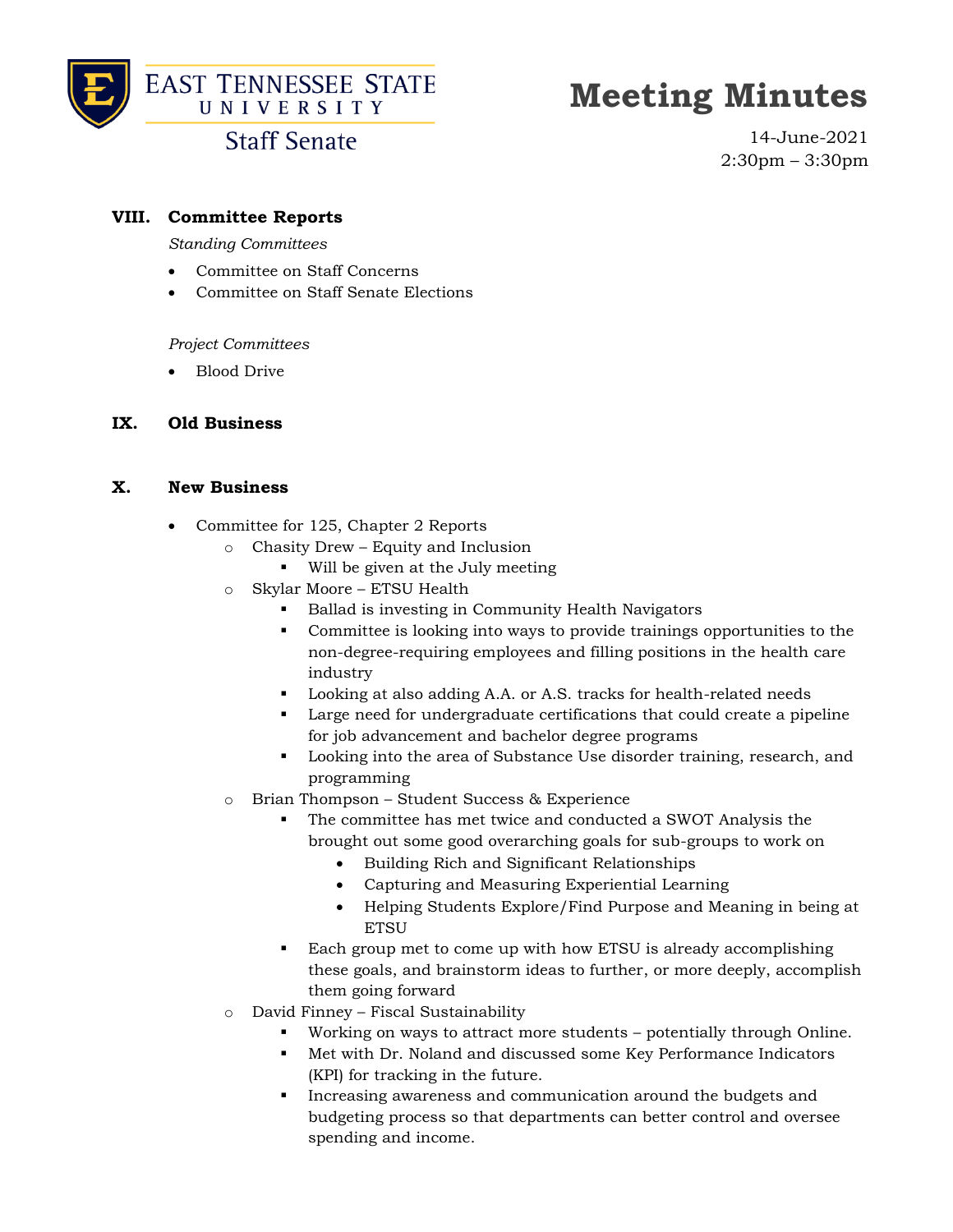

**Staff Senate** 

14-June-2021 2:30pm – 3:30pm

### **XI. Announcements**

• The next Staff Senate meeting (12-July) will be in the Forum  $-3<sup>rd</sup>$  Floor, D.P. Culp University Center

### **XII. Adjournment**

The meeting was adjourned at 3:38pm.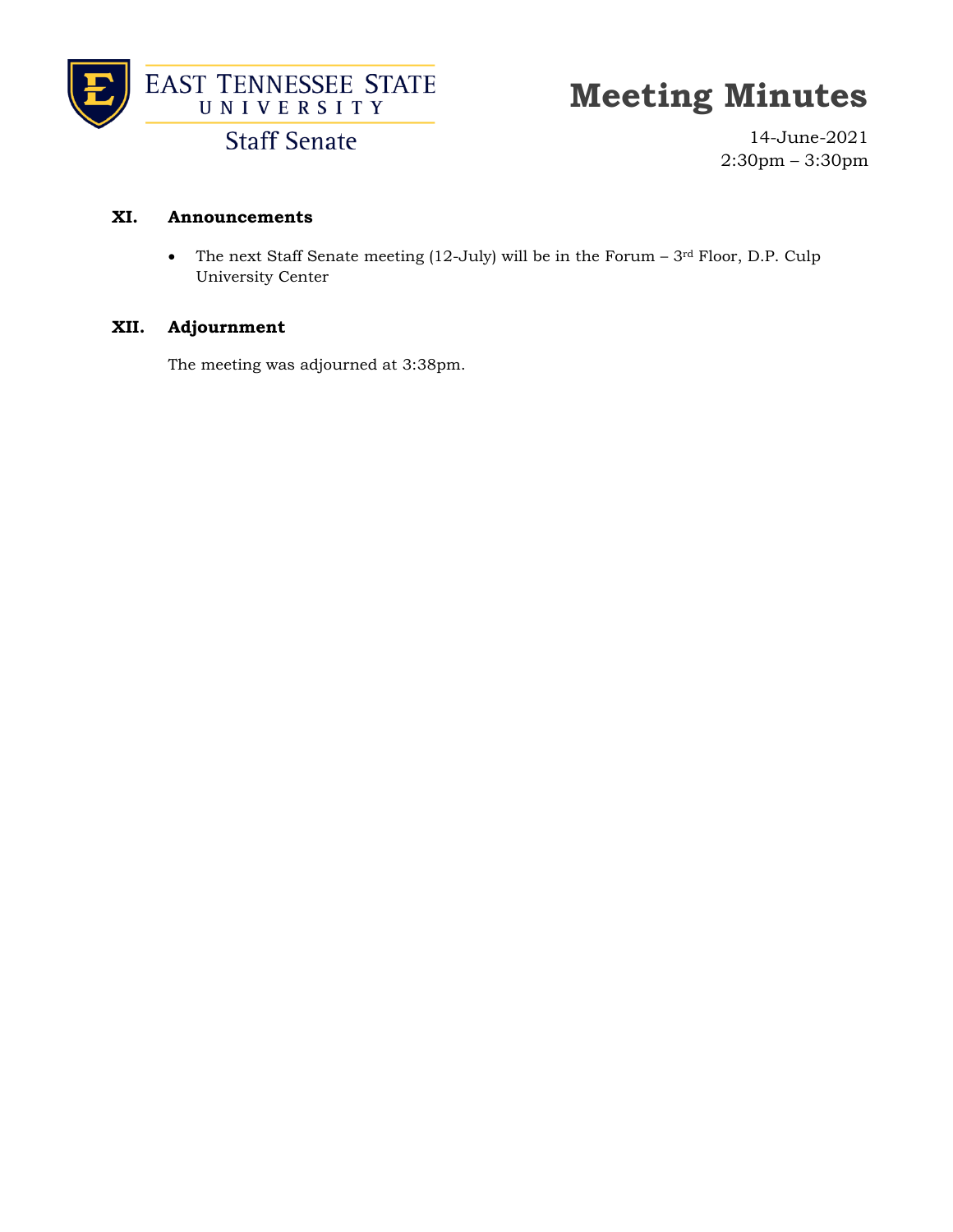

**Staff Senate** 

14-June-2021 2:30pm – 3:30pm

### **Committee on Staff Concerns**

Chair: Emily Redd

- 1. Leave Policies for Public Comment
	- a. Broken up and reviewed among the committee members
- 2. The next flyer has been created and approved by the committee. Will go to the Executive Committee in the next week to be approved for sending to the campus.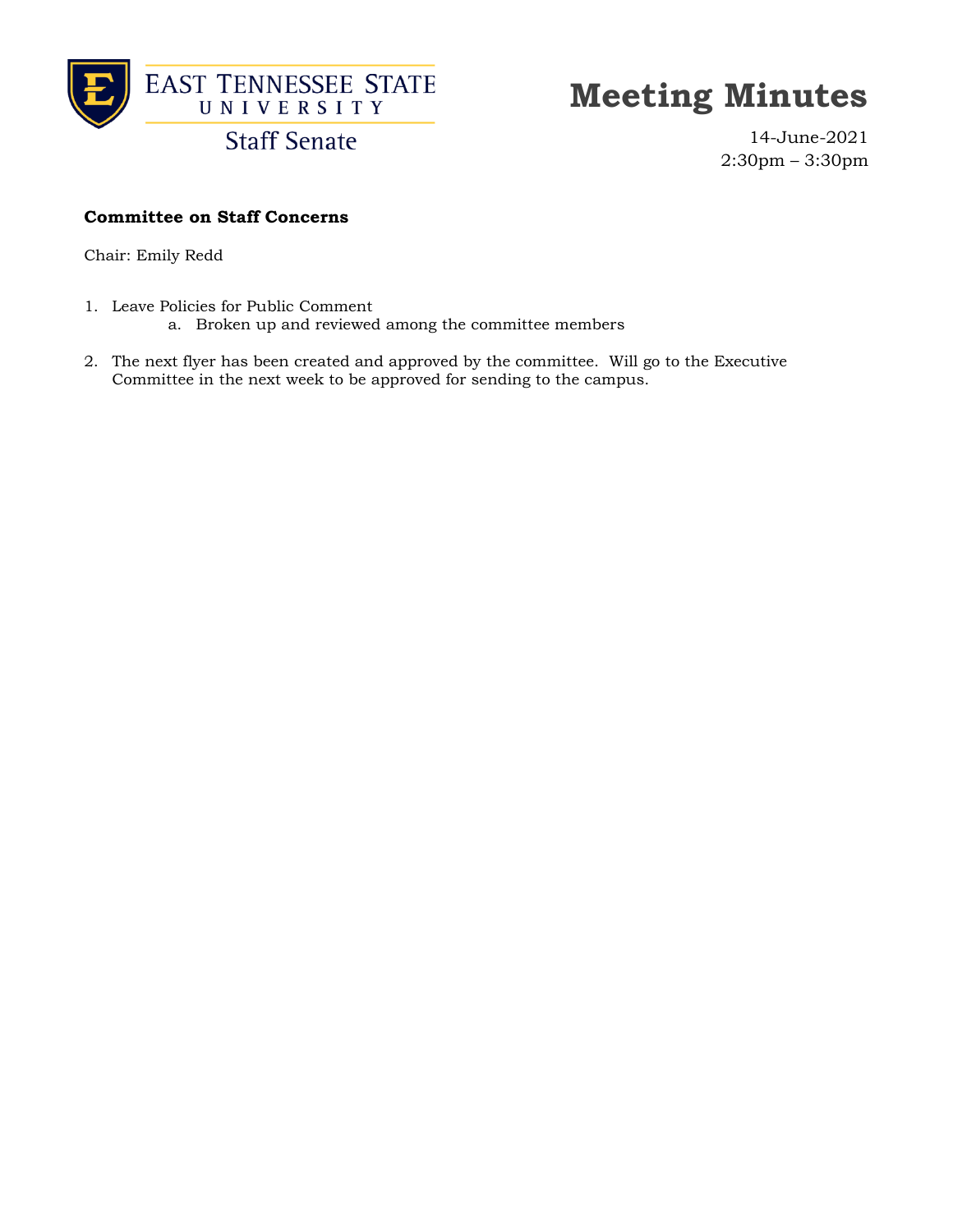

14-June-2021 2:30pm – 3:30pm

### **Committee on Staff Senate Elections**

Chair: Anthony Johnson

Staff Senate nomination forms will be accepted starting 15-June, and will run through the end of July. Once finished, EEOCs will be verified, nominees will be notified, and elections will officially begin on July 12th.